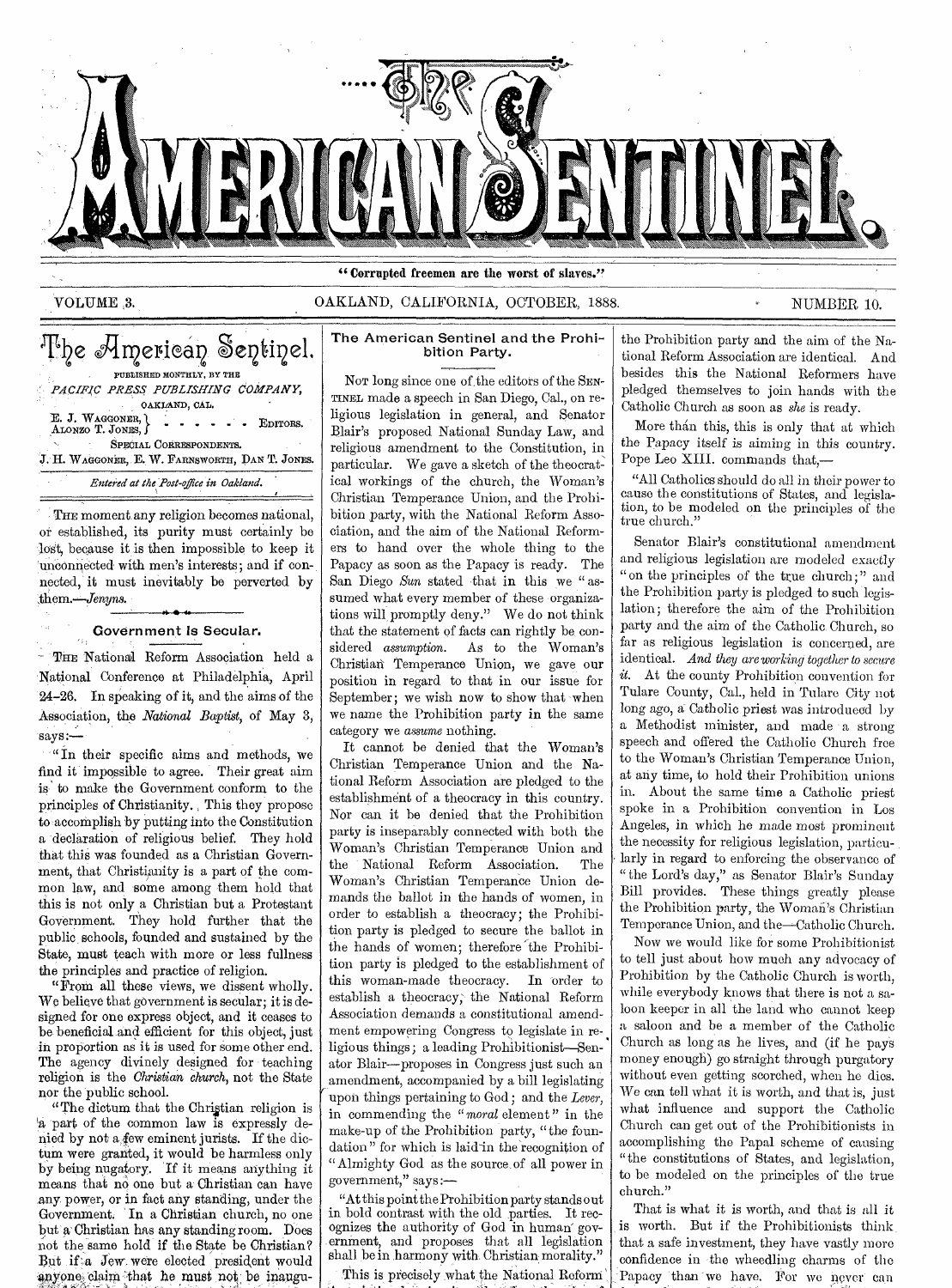"The experience of twelve hundred eventful years, the ingenuity and patient care of forty generations of statesmen, have improved that polity [of Rcme] to such perfection that, among the contrivances for deceiving and oppressing mankind, it occupies. the highest place."—Essays *Von Ranke.* 

• "Rev." "Sam," Small, the associate revivalist with "Sam" Jones, was Secretary of the National Prohibition Convention, held at Indianapolis. And what he wants to see, as stated in his own words at Kansas City, last winter, is this

I wantto see the day come when the church shall be the arbiter of all legislation, State, National, and municipal; when the great churches of the country can come together harmoniously and issue their edict, and the legislative powers will respect it and enact it into laws."

Was ever the Papacy more than that? Did ever the Papacy *ask* more than that? *Could* it ask more?

From these evidences it is plain that the Prohibition party, as it is, is set for the establishment of a religious despotism of which the Papacy, shall be at least a part. And whoever works for, or votes, the Prohibition ticket, works and votes for the establishment of such a despotism.

The following letter, from a prominent Prohibitionist in an Eastern State, but who does not work for the Prohibition party as at present constituted, is sound and to the point:

"The church may adopt any form of government for itself that it chooses, but must keep hands off the civil Government. The worst despotism the world ever experienced was under a theocracy. The church party, misnamed Prohibition party, seeks to proselyte and carry on a religious crusade under the guise of a so-called political party. Put that party in power, and the priest and minister would supersede the judge, the jury would disappear, civil courts would give place to ecclesiastical courts, the public court room to the star chamber, the ordinary jail to -the inquisition.

"My vote, and my voice, shall ever be for a free, civil, enlightened, and progressive Government.

"I am a dyed-in-the-wool Prohibitionist, and daily practice what I preach, but do not belong to the clerical party."

This letter exactly expresses the views of the SENTINEL. The AMERICAN SENTINEL is entirely and consistently in favor of Prohibition; but it not in any sense in favor of religious legislation. What we here say is not against Protibition, but against the religioug legislation f element, the Church and State element, in the Prohibition` party and in the Prohibition platform. Opposition to Church and State was hissed and yelled down in the California State Prohibition Convention of 1888. And consistent Prohibitionist told the Prohibition party in that same copvention, that if they went into the campaign with the plat: form as it is, "they .would have to pass half the time in convincing the people that it was not a religious movement." The Prohibition party, both State and National, have gone into the campaign with that very platform,

and that party may spend all the-time in the endeavor, but it can never convince any thinking person that it is not a religious movement. The Prohibition movement as it is now manifested in the Prohibition party, and under its present platform, is nothing else than a religious movement; and that is only what the majority of the preachers, whether Protestant or Catholic, have in view who are making themselves so prominent in behalf of Prohibition—they are only making Prohibition the stepping-stone to religious legislation, and the establishment of their own power by it. And in view of the ecclesiastical engineering of the Prohibition party, Dean Milman's weighty words are of living importance to every American citizen: "In proportion as ecclesiastics become co-legislators, heresies become civil crimes and liable to civil punishments."

The AMERICAN SENTINEL is in favor of prohibition everywhere and all the time ; but it is not in favor of religious legislation anywhere at any time. We would shut the saloon everywhere and forever; not because it is irreligious nor because it is violative of the law of God, for with such reasons the civil power can have nothing to do, but because it is uncivil. If the saloon were only irreligious, or were only violative of the law of God, the State would have no right to interfere with it to any extent whatever. But as it is essentially,uncivil, the State can and ought to abolish it entirely, yet never with any question as to whether or not it is irreligious or violative of the law of God. We would shut the saloon for the same reason that we prohibit the carrying of concealed weapons.

We know there are many Prohibitionists who, like the correspondent whose words we have quoted, are as much opposed to religious legislation, or priests in politics,' or churches in civil affairs, as we are; we know that in the California State Prohibition Convention there were powerful speeches made against the Church and State element in the Prohibition party ; but that element carried the day, and that element rules in the socalled Prohibitionp arty ; and whoever would not help forward the union of Church and State, and the establishment of a religious despotism in this Nation, should be as far as the East is from the West from voting the present Prohibition ticket, or working in any way' for the Prohibition party as it is.

A. T. J.

#### **44 • -4-**  The Catholic Review on Sunday.

THE Catholic Church is ready with its advice on the Sunday issue. Some time ago the *Catholic Review* said to the workingmen :—

"The time is near at hand when those who have so warmly advocated eight hours as a have so warmly advocated eight hours as a workman's day, will find it necessary to agitate for six day's as a workman's week. the labor organizations are really anxious for an issue on which they can have the help of the vast majority of the American people, let them take up this of Sunday labor. They will find enormous obstacles to contend with in the widespread avarice of the non-Catholic workingmen as well as of the capitalists. If

the limit of a day's labor to eight hours is calculated to restrain the over-production to which they object, the cessation of Sunday labor, which is now carried on to an extent enormously in excess of what the general public is disposed to believe, would exercise a still further restraint in this direction. If the labor associations are sincere in their professions, they will find that temperancenot total abstinence—on all days of the week, and the Christian, observance of the Lord's day, will tend greatly to diminish many of the evils of which they justly complain."

#### Rome and the Public Schools.

ONE day in the late Convention of the National Educational Association, Professor Morgan, of Rhode Island, in replying to criticisms upon the public school, said that the opposition to the public schools comes from Roman Catholicism. The next day the following "open letter to the heads of the departments of the National Educational Association," appeared in the San Francisco *Chronicle.* The writer is chancellor of the archdiocese of San Francisco

GENTLEMEN: When the National Educational Convention, now in session in this city, and over which you preside, began its work, we were told that the great object of the convention was in the assembled wisdom of numbers to compare methods, to interchange ideas, and unify the best methods of promoting'the object of the public schools.

We were naturally led to suppose that one other object would be carefully kept in view, namely, to maintain inviolate the boasted characteristic of the public-school system of this country, namely, its non-sectarian character.

Now, gentlemen, while these expectations were most reasonable, I beg to express what I believe to be the feeling of the great Catholic body of this community, including, I feel assured, every Catholic teacher in that convention, whether living here or coming hither from elsewhere, namely, our utter amazement at seeing your sessions regularly opened with prayer by Protestant ministers, representing the various Protestant denominations of this city.

This we might have tolerated to gratify those who delight to pray in public places, but we certainly cannot permit to go, without a respectful protest, such remarks as the following. I quote from this evening's *Bulletin.*  The report given of the gentlemen's words is substantially the same in the *Post* and the *Report.* Prof. Thomas J. Morgan, of Rhode Island, said

This rising opposition to the public schools comes from Roman Catholicism, and this opposition means nothing but their destruction —with them a destruction of our civilization, of our liberties, a return to the horrors of the Middle Ages."

It is stated that these words were received with cheers and with hisses, but it is not said that these sentiments were repudiated by your presiding officet. Perhaps it was not his duty to do so. But if not, it is due the public to say that these sentiments' are an insult to, and an outrage upon, the feelings of half the community in which this, convention is sitting; an outrage upon the feelings of a large number of teachers composing that convention ; an insult to, the largest body of Christians in this great and free country, where, until now, it was supposed that no law, not even a' school law, should operate or permit such insult. Since the Catholic body of this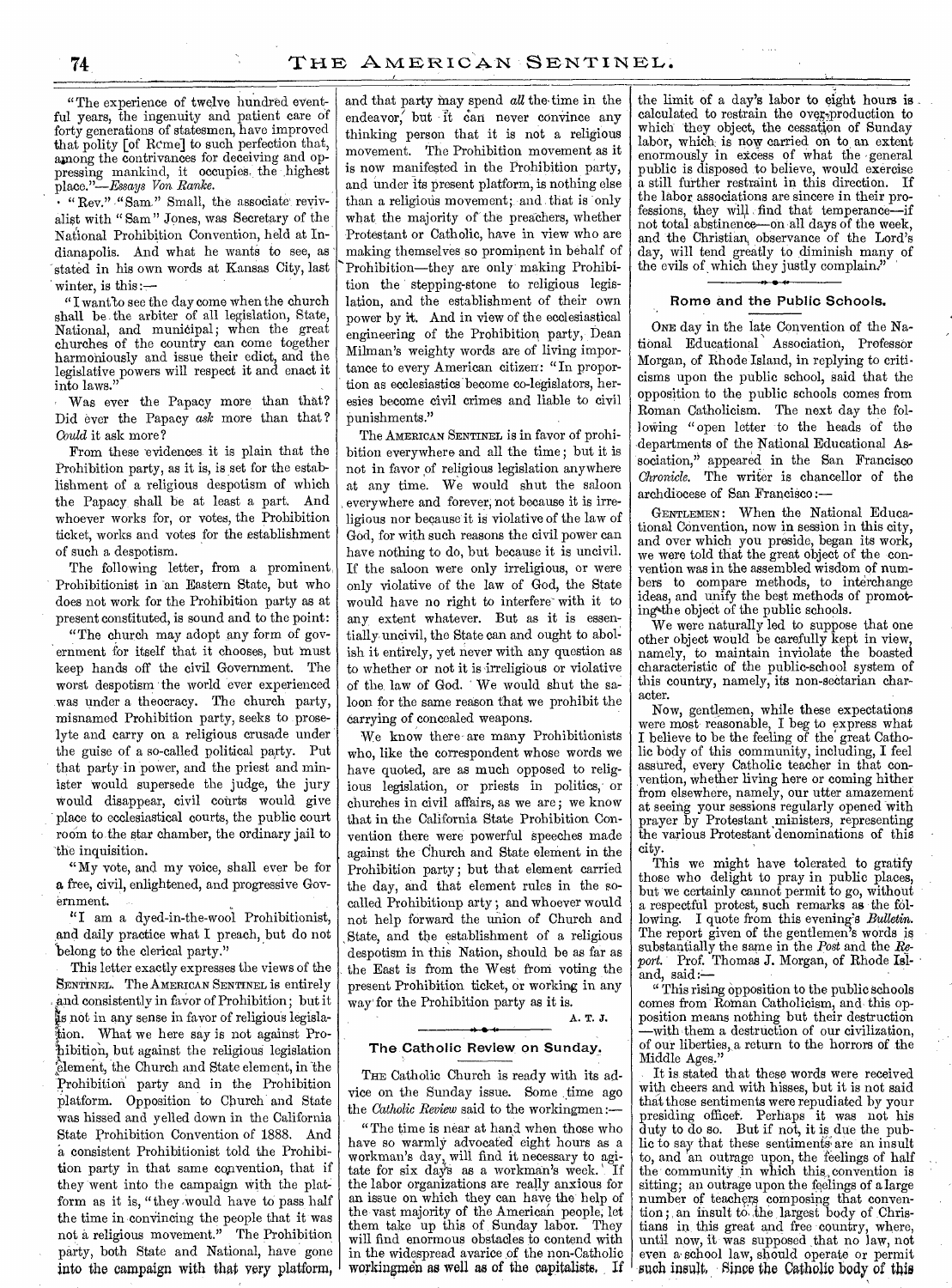country payamore taxes than any other body of Christians to support these schools, shall we then be insulted and outraged and have no means of redress? I ask the fair-minded of every shade 'of opinion if this is not true.

It is not true that "this rising opposition to the public-school system comes from Roman Catholicism" alone. Some of the best and purest men and the ablest and profoundest thinkers outside of Roman Catholicism are as much opposed to it as Catholicism is.

Gentlemen, is it fair, is it honest, to oblige teachers to attend that convention under pain of incurring the displeasure of the School Board, and thus insult them in this way? I ask the heads of this convention to answer. ask ,the heads of this convention to answer. Very respectfully,

GEORGE MONTGOMERY.

*San Francisco, July 19, 1888.* 

The following is Professor Morgan's reply :-To *the Editor of the Chronicle—SIR:* Will you kindly allow me space for a very brief reply to Rev. Father Montgomery's " protest " against thy remarks yesterday; which you publish today?

assume all responsibility for my utterances and  $d\alpha$  not wish "the heads of departments" to be censured for what I have said.

wish, however, to disclaim any intention of " insulting " my Roman ,Catholic fellowcitizens. Some of the best friends I have in the world are Roman Catholics. If in the hurry of a three-minute utterance on a great theme I used any words that could be regarded as insulting,  $\Gamma$  greatly regret it.

The point I wanted to make was this: I was asked, What answer can we give to the criticism made upon the public schools that they fail to cultivate the religious sentiment or to teach morality ? My reply was that a part of this criticism comes from the Roman Catholics, and I asserted that the Catholics who make it would be satisfied with nothing less than the destruction of the public schools and the substitution therefor of parochial schools. In other words, the charge that the public schools are "godless" means that they  $\mid$ are not Roman Catholic, and should be destroyed.

Not to multiply authorities, let me cite the words of Rev. F. T. McCarthy, S. J., used in a sermon reported in the Boston *Journal,* December 23, 1887. He says the public-school system "is a national fraud." " It must cease to exist, and the day will come when it will cease to exist." " There are some 8,000,000 Catholics in the United States, and they protest against this institution." "It is subversive of the rights of the individual, subversive of the rights of the family, subversive of the rights of religion, and subversive of the divine rights of God himself." The States "have no right to educate." "God never gave a commission to the State to educate." He asserts that if Catholics patronize the "godless" public schools, when they have other schools to send to, "they are guilty of mortal sin."

The priest, whose words I am quoting, de-<br>ares that he is not "giving his opinion," but clares that he is not " giving his opinion," laying down "the teachings of the church."

I respectfully submit that if Rev. Mr. McCarthy correctly represents the Catholics then they are in favor of the absolute overthrow of the American public-school system, and the criticism on the schools that they are godless is not made with a view of improving them, but is intended to undermine and. destroy them.

As a teacher, a member and an officer of the National Educational Association; as a friend of the public-school system; as one who believes that our free Government rests upon the virtue and intelligence of our people —I felt at liberty when called upon to answer the grave criticism made upon our schools, -to point out the animus of the criticism, so

that we may know for what we are contending.

If Father Montgomery and the Catholics of the Pacific Coast agree with Father McCarthy, of Boston, I do not see that they have anything to complain of in what I have said. If, however, they do not accept his teachings, if they are the friends of the public schools, no one will rejoice over that fact more sincerely<br>than I will. Thomas J. Morgan. THOMAS J. MORGAN.

*San Francisco, July 19, 1888.* 

We shall not attempt to add anything to Professor Morgan's' reply, as to the merits of the case; but there are two expressions used by the priest to which we would call attention for a moment.

The first of these is that in which he speaks repeatedly of Professor Morgan's words being an " insult and an outrage." Priest Montgomery knows that the Professor states the fact. Priest Montgomery, and everybody else, knows that Roman Catholicism, everywhere and always, is opposed to our public-school system. Everybody knows that Professor Morgan stated the fact. And it is neither an insult nor an outrage publicly to state what is publicly known. The priest says there are some outside of Roman Catholicism who "are as much opposed' to it [the public school] as Catholicism is." Whoever outside of Roman Catholicism opposes the public-school system is but a Roman Catholic in disguise, for the principle of his opposition is essentially Roman Catholic. More than this, ninetenths of those who oppose the public-school system, outside of the Catholic Church, do so expressly to please the Catholics and so secure their co-operation in carrying into operation certain religio-political schemes which both have in view, and which will end in that which Roman Catholicism has long desired—the destruction of the American public-school system.

The other expression is that in which the priest says that "to gratify those who love to pray in public places," the Roman, Catholics "might have *tolerated*" the opening of the sessions of the convention " with prayer by Protestant ministers, representing the various Protestant denominations." Mr. Montgomery should be told that the American people know no such word as "tolerate." " What other nations call religious toleration we call religious *rights."* That Educational Convention had the *right* to have its sessions opened with prayer by anybody whom it should choose, or opened without prayer at all, just as it should choose. And when Mr. Montgomery talks of "tolerating " it, he casts a slur upon every man who has any respect for' himself. In 1827 Lord Stanhope said: " The time was when toleration was craved by dissenters as a boon; it is now demanded as a right; but a time will come when it will be spurned as an insult." That time has *now*  come. And every man who is acquainted with the true principle of liberty will consider it an insult when anybody, be he socalled Protestant or straight-out Catholic, proposes any such thing as religious "toleration." The vocabulary of American ideas knows no such word as "toleration;" it as-<br>serts RIGHTS.  $A. T. J.$ serts RIGHTS.

#### Political Cowards.

POLITICAL courage is a quality which in the present day seems to be applied only to the heroes of the past. We revere the sterling bravery of Washington, the calm determination of Lincoln, and the dogged tenacity of Grant, but when we look about us to-day, to whom of our leading men can we apply the epithet " courageous "? In a democracy, of all forms of government, courage is the quality above all others which should command the respect of the people and lead to successful results. In a government of the people the man should rule who has the courage of his convictions, and will boldly outline a policy and defend his views to the end. Unfortunately, in the anomalous condition of the politics of this country, the man who is usually most successful is he who best understands the manipulation of the factions, and not he who throws down the gauntlet of his convictions and stands ready to champion his views without regard to personal expediency or consequence. This is an age of little men and tricksters; the great leaders of the past decade are fast disappearing, and those who survive have passed the time of political activity.

The political developments of late years tend to show that the less courage a man possesses the more sure he is of political preferment. The man who stands for his convictions is respected for his bravery by the honorable, thinking members of the community; but the party managers will have none of him, as he is sure to be offensive to this faction, or cannot be manipulated by that clique. The man with a record must of necessity have made enemies, and for that reason is considered an impossible political candidate. By the time a man has been found who is unobjectionable to the Fiji element—who is sure of the Hottentot vote, and can command the support of the Hindoo influence—all that remains is a mediocral negation as much resembling the ideal statesman as the fabled ass in the lion's skin is like to the monarch of the forest. Pure partisanship is always the most circumspect of courses, and the only road to greatness is to strike out a bold and independent line of conduct. Parties are the exponents of principles, and leaders must be the inaugurators of progression, else party and leaders will sink into negative inaction. . .

This lack of courage amongst politicians does not signify that the American nation is without courageous men; it merely means that under the influence of our heterogeneous democracy the politicians have constructed a monstrous bugbear, in the form of what they are pleased to term public opinion, and which, to their view, possesses as many eyes as Argus, each ready to scrutinize every act which may be considered offensive to the multifold interests of the community. So accustomed are politicians to cower before this self-constructed terror of public opinion—which, in reality, is but the divisional interests of the machine managers—that they dare not risk initiating a new policy, which they believe to be essential to the nation's safety, and pro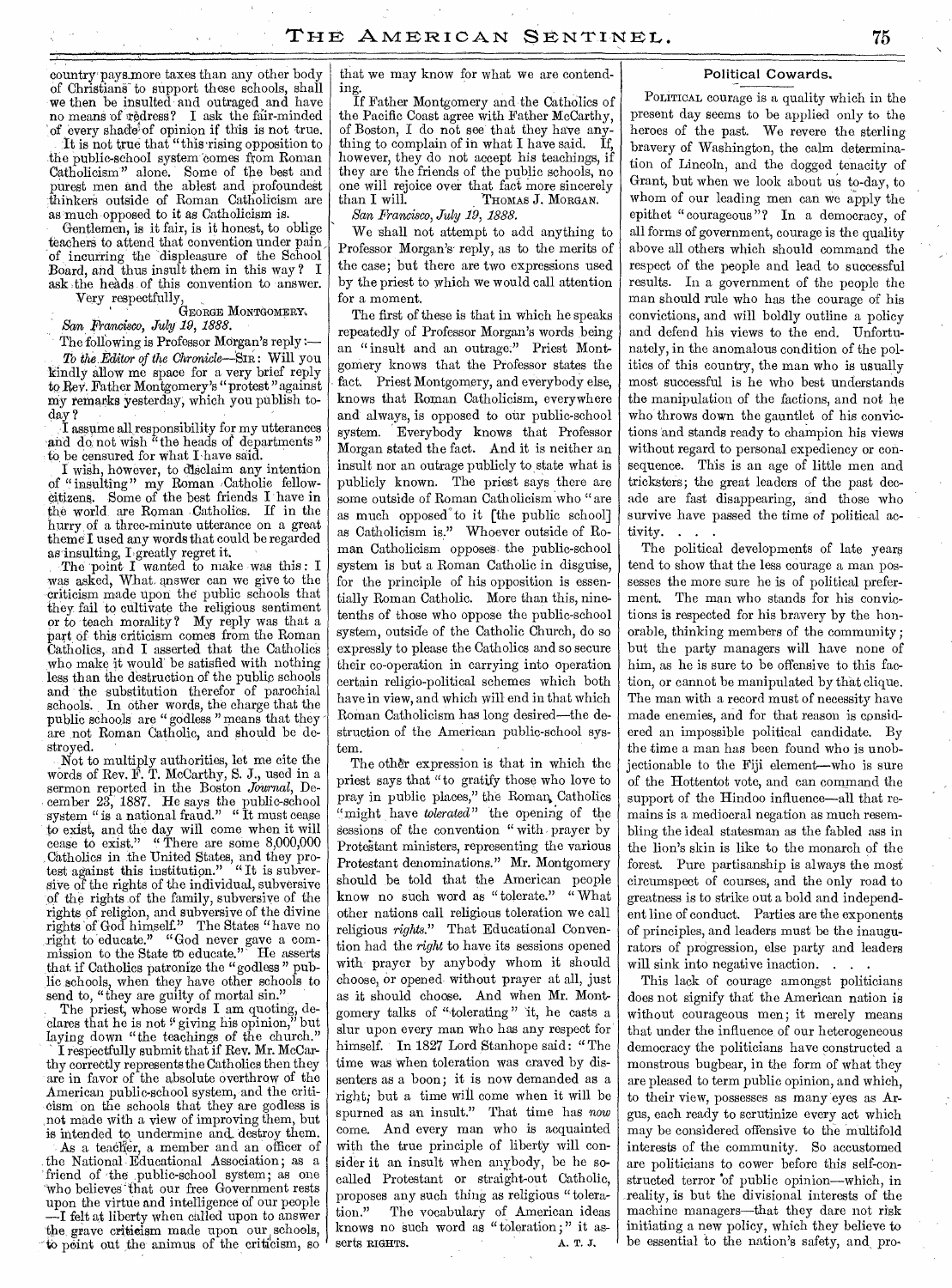gressive enough to depart from the stereotyped traditions of their partisan organization. Democracy itself is not responsible for this state of affairs, as the real public opinion—and by this is meant the view of the nation at large is quick to praise any aggressive action tending toward needed reform; but the political oligarchy which stands between the people and the would-be reformer has so surrounded itself with demagogical power that it unhesitatingly slaughters any would-be reformer before he can appear before the people and demand their suffrage.---America.

#### The Papistic Element in the National Reform Movement.

THE *Christian Statesman,* organ of the National Reform Association, puts forth a fullfledged Papistic theory, in an editorial upon "The Sabbath and Its Legal Safeguards." It asserts that all " intelligent and earnest friends " of Sunday should unite to accomplish the following points:-

"1. To the maintenance of every right and wise safeguard of the Sabbath rest which is now to be found on the statute-books of the nation. The fundamental principles in view of which we must judge of the wisdom and righteousness of these statutes are these : The supreme authority of Almighty God as the Creator and Lawgiver of the world; the fact that he has, from the beginning, and through all dispensations, reserved one-seventh of man's time as his portion, to be employed, not according to our judgment or inclination, but according to his direction.

"2. These defenses must be restored where they have been overthrown.

" 3. To meet the altered conditions of our modern society, the laws must be enlarged and strengthened. The fine of four dollars and some cents, which sufficed to detain a Conestoga wagon until Monday in the days when all freight was carried across the Alleghanies in such conveyances, is ludicrously inadequate as a means of regulating the vast railroad system of to-day. The same is true of other lucrative and gainful occupations. To adjust penalties wisely, so as to meet the changed conditions of society, and to preserve the efficacy of the law, is one of the delicate, but imperative, tasks of statesmanship, and one for which our modern statesmen have shown little aptitude or inclination. They must be admonished and instructed by the aroused conscience of the Christian public, and if they refuse to heed they must be replaced by men who will.

"4. The action of the general government must be brought into accordance with the requirements of the Sabbath. Among the most needless, most extensive, and most injurious forms of Sabbath desecration in the land today is the transportation and' distribution of the mails on the Lord's day. It is needless, because our telegraph system, wisely employed, obviates the necessity for any mail service on that day. In the face of the fact that London, with its five millions of inhabitants, the commercial center of the world, has neither collection nor delivery nor dispatch of letters on the Sabbath, the plea of business necessity for this form of labor on the day of rest is inad-<br>missible. Yet none save those who have Yet none save those who have carefully informed themselves have any idea of the amount of labor perforfned on the Sabbath by our postal employes, of the rapidity with which this service on that day is extending itself over the land, or of the inevitable consequences which it is drawing in its train.

On this and on other- points the reformation we seek must extend to the general Government.

" 5. The law of the Sabbath must, by the intelligent and deliberate decision of the people, be embodied in our Constitutions, State and National. The American people are learning great lessons in these days touching the nature and purpose of written constitutions of government. They are discovering that by means of constitutional provisions they can lift great subjects, on which they have reached conclusions, out of the realm of political chicane and party strife and set them on high as the declared policy of the State or of the Nation, which parties will vie with one another in extolling, and which all, public officers are sworn to execute. So sacred and important an interest as the Sabbath deserves a place among the high provisions of fundamental law. The temperance reformation is carrying the enlightened verdict of public opinion to its legitimate expression in these great instruments of the Nation's will. The rising controversy regarding the authority of the divine law of the Sabbath over communities and Nations, will seek and will find its final settlement in the same way.

"All these considerations justify and illustrate the work of the National Reform Association, whose object, as declared in its constitutions, is 'to maintain existing Christian features in the American Government, to secure needed reforms in the action of Government touching the Sabbath [and other kindred matters], . . . and to secure such an amendment [or amendments] to the Constitution of the United States as will indicate that this is a Christian nation, and place all the Christian laws, institutions, and usages of the Government on an undeniable legal basis in the fundamental law of the land. What Christian citizen, and what friend of the Sabbath, can hesitate to lend his co-operation to the work of such a society?'

Summarized, the above says : Sunday laws must be maintained, enlarged, and strengthened by heavier penalties. The officers who will not execute such laws, must be removed to make room for those who will. The mail service and similar National institutions must be compelled to conform to the Sunday laws. That all this may be the better and more securely attained, the Sunday laws must be made a part of the constitutional law of the States and of the Nation. These ends justify the existence and the purposes of the National Reform Association. All this should be done on religious grounds, and in conformity to the law of God.

And yet the *Statesman* insists that it does not aim at a union of Church and State, but only at a union of Christianity and the State. This is a distinction without a difference, and the plea is an evasion. \*When the Christians of the United States, acting in concert through a Christian political party, have thus subordinated the National Constitution to a common creed, there will be set in operation the machinery of a spiritual despotism, un-Christlike, and destructive of liberty of conscience. It would be a State church, composed of united denominations, whose \_common creed would find expression in constitutional law, State and National. This creed would be the political platform of the Christian party, which the *Statesman* hopes to form through a union of the National Reformists and the

Third Party Prohibitionists. A President of the United States, elected on such a platform, or a dictator after the model of Oliver Cromwell, would be bound to enforce the creed of those placing him in power. Even revolution, in the name of religion, would be a legitimate part of such a program. No amount of evasive statements and smooth rhetoric can disguise the logical results which are involved in this movement. Religious intolerance and civil proscription of all who could not yield submission to such a civil authority, would be the unavoidable result. Such a conception of the functions of the State in religious matters is a compound of Jewish theocracy and the State church of pagan Rome. It is Romanism in disguise. The Roman Catholic Church of the world might well join in such a movement, as being a most effectual one against . her lost children, the Protestant churches.

Rome must have an especial interest in the application of this principle to our Sunday laws. Sunday legislation is Rome's first-born and well-beloved child. It is the only point of common.union left between her and Protestants. Let the National Reform movement concerning our Sunday laws reach a point where the Roman Catholic power in the United States, thrown into the balance, would turn the scales, and Rome could dominate the National Government far sooner than she can hope to do in any other way. Holding thus the balance of power, the way to the gradual suppression of Protestantism would be plain. Neither is it improbable that by some-" bold stroke," which Rome knows so well how to make, this humiliation of Protestantism would not be *gradual.* Rome could thus make Protestants their own executioners.— *The Outlook.* 

#### The Inquisition.

NOT to go outside of the Roman Catholic Church, the doctrine on which the Inquisition was founded is by no means abandoned by that church, nor even less tenaciously held, than it was in the fourteenth and fifteenth centuries. The object of the Inquisition was not to punish *crime,* but to suppress *error.* It recognized no distinction between crime and sin, between offenses against man, of which man may take cognizance, and offenses against God, of which God alone can take cognizance. It was an organized revolt against the law, "Judge not, that ye be not judged." It made inquisition into the secret thoughts and interior life of the people, and judged them, not merely for acts perpetrated, but for opinions entertained. "The duty of the Inquisition, moreover, was distinguished from that of the ordinary judge by the fact that the task assigned to him was the impossible one of ascertaining the secret thoughts and opinions of the prisoner. External acts were to him only of value as indications of belief, to be accepted or rejected as he might deem them conclusive or illusory. The crime he sought to suppress by punishment was a purely mental one—acts, however criminal, were beyond his jurisdiction." Hence it was that disavowal of the heresy charged was of no avail; if persisted in, it was often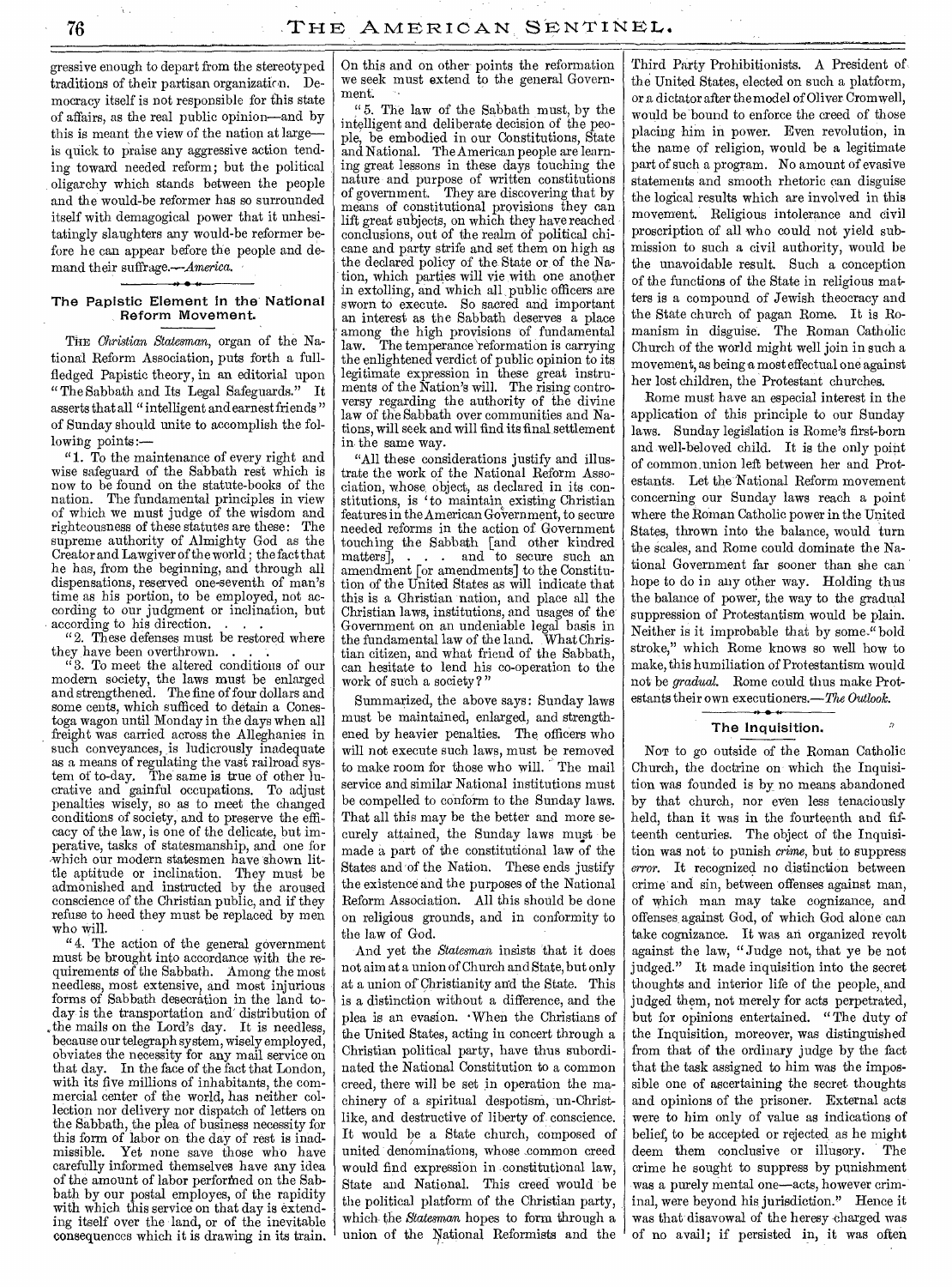regarded only as evidence of contumacy. Hence, too, arose the use of torture, to compel the heretic to confess that he entertained the heretical opinions charged upon him; for only by confession and penance could he be redeemed from the sin; and we must givethe inquisitors credit for laboring often for the salvation of the soul, though by means :that were full of cruelty to the body.

One of the lessons which this history has for us is that no faculty is more cruel than that of conscience, when it is directed by selfwill, not by faith and love. Now, the Roman Catholic Church has by no means abandoned its claim to judge of the thoughts and intents of the heart. It has by no means accepted the modern distinction between. crimes and sins, nor agreed that to man is given alone the right to judge of and punish crime, 'and that God has reserved to himself the exclusive jurisdiction of sins that are not crimes. Still less does it accept the Protestant doctrine—which we believe also to be clearly New Testanient doctrine—that the function of the church is a teaching, not a ruling, function, and that the State and Church should be forever kept separate. "In no age of, Christianity," says the "Catholic Dictionary," "has the church had any doubt that in her'hands, and' only in hers, was the deposit of the true faith and religion placed by Jesus Christ, and that, as it is her duty to teach this to all nations, so she is bound by all practical and lawful means to restrain the malice 'or madness of those who would corrupt the message or resist the teacher." And it specifies the act of Paul in striking the sorcerer, Sergius Paulus, with blindness, as an evidence of the right of the church to punish false doctrine.

Similarly the late Pope, Pius IX., explicitly reckons among the errors of our times the 'doctrine- that "the church has not power to use force," and anathematizes those who deny that it possesses the authority by which it "pronounces upon what is lawful and what is not lawful," even in public and social actions, or who assert that its laws "have no binding force until they have been confirmed by the sanction of the civil power." Indeed, the very existence of the confessional is a continuous claim by that church of a right and a duty to inquire into the secret thoughts and inner life of at least all its communicants; while its writers frankly concede that, if it no longer uses force to compel obedience to its laws, this is due, not to the want of will, but to the want of power. Nor is this disregard of the distinction between crimes and sins, and this notion that the State could be redeemed if only the church and, the ministry, or at least professedly Christian people, could get the control of politics, and the prayermeetings become primaries, by any means -confined to. Roman Catholic circles. But this hint must suffice; to follow it out would take us too far from our immediate and legitimate purpose;

There is no room here to write or even to suggest the history of the Inquisition. . . . It is a history of despotism, inaugurated by

conscience, but carried on by greed and by ambition. It is a history of the awful results which flow from lodging despotic power in the hands of any man or class of men—results more awful the more conscientious the men are to whom it is at first intrusted. It is a history which illustrates and enforces the truth that it is not safe to lift any set of men above the laws, or to give to any set of men irresponsible power over their fellows. It is a history, not merely of the Roman Catholic Church, but of humanity, and one which in a different form might easily be repeated if ever a like power were lodged in any class, civil or ecclesiastical, Papal or Protestant. *— Christian Union, in notice of Lea's History of the Inquisition.* 

#### The Pope and the Clergy.

DURING the winter of 1853-54, the Senate of the United States was discussing the Nebraska Bill. A protest against the passage of that bill was sent to the Senate, signed by three thousand and fifty " clergymen" of New England. This memorial called out an earnest and curious debate, as the Senators felt the full force of the "astounding fact" that here was a body of men, in this age and country, claiming that they "were authorized by the Almighty, and in his name, to pronounce an authoritative judgment upon a political question pending before the Congress of the United States."

This debate on the clergymen's memorial provoked the wrath of the entire fraternity. A public meeting of twenty-five clergymen of the city of Chicago was soon held to discuss the Senate debate. This body of clergy also sent in a protest "in the name of Almighty God," and signed it " as ministers of the gospel of Jesus. Christ," and accompanied the protest with four resolutions.

This second clergyman's protest and resolutions were sent to Senator S. A. Douglas, whom these clergymen boldly accused of " want of courtesy and reverence toward man and God," in his speeches on the first memorial.

This was a grave charge for clergymen to prefer against Douglas, and it aroused the Little Giant. He replied to this charge and reviewed the debate on the memorial of the three thousand and fifty, and then paid his best respects to the protest and resolutions of the twenty-five Chicago clergymen. In pamphlet form I have his letter, dated Washington, April 6, 1854.

Since reading many comments on the Pope's late rescript on the political affairs of Ireland, I have re-read the letter of Senator Douglas to Protestant clergymen in this country, who tried to dictate to the Senators of the United States how they should vote on a political question. The claims of Leo XIII. are not any more extravagant or startling than the claims of Protestant Clergy in this age and country. Have the clergy of to-day repudiated the high claim of "speaking in the name and by the authority of Almighty God "?

This year there have been several great assemblies of "ministers" in New York and in Philadelphia, and I have carefully read the reports of their proceedings, but have failed to discern that the assumption of the divine prerogative of speaking by the authority of Almighty God, has been denied. Without this sweeping prerogative, the clergy know that their words are wicked.

The Chicago clergy charged that "the whole tone and spirit of the debate" on the New England clergy's memorial, was "an outrage upon the privileges of a large and respectable body of citizens," and "upon the claims of the divine name, word, and institution." They insisted on being recognized in their "office as ministers," who had lost none of their prerogatives as citizens when " called of God" to be his vice-regents.

But neither the New England three thousand and fifty, nor the Chicago twenty-five clergymen, approached the Senate of the United States in their capacity as *citizens,*  whose right to petition either or both houses upon any subject of public interest pending before that body, never should be denied. They declared that they came before Congress as ministers, in the name of Almighty God, to pronounce "his will upon all points of moral and religious truth." In this high character, the Government does not know them.

Those New England clergymen, of different religious denominations,' in " their official characters as ministers of Almighty God, and in his name, protested against the passage of the Nebraska Bill" as a "great moral wrong;" as a matter "exposing us to righteous judgment of the Almighty.

The Senators who objected to this protest urged that the protest was not presented in the name of citizens, or human beings, nor in the name of any human authority or civil right. Its obnoxious feature was, the signers " assumed the divine prerogative and spoke to the Senate in the name of Almighty God." This conduct was understood by-Douglas and other Senators as " asserting a divine power in the clergy of this country higher than the obligations of the Constitution, and above the sovereignty of the people and of the States," and, in virtue of this " divine power," to command Senators how to vote on any question.

In the eyes of Douglas, this assertion of a divine power in the clergy, when adopted and repeated by the Chicago clergymen in their protest and resolutions on behalf of their' New England brethren, looked as if it was the "fixed and deliberate purpose" of all the clergy of different religious denominations, to "force an issue upon this point [divine authority] with the civil and political authorities of the republic."

The Chicago clergymen "removed all obscurity and avowed the purpose distinctly and boldly" in this resolution, sent up to the Senate of the United *States:—* 

Resolved, That the ministry is the divinely appointed institution for the declaration and enforcement of God's will upon all points of moral and re-<br>ligious truth; and that, as such, it is their duty to<br>reprove, rebuke, an  $\det$ rine."

Has the leopard changed his spots?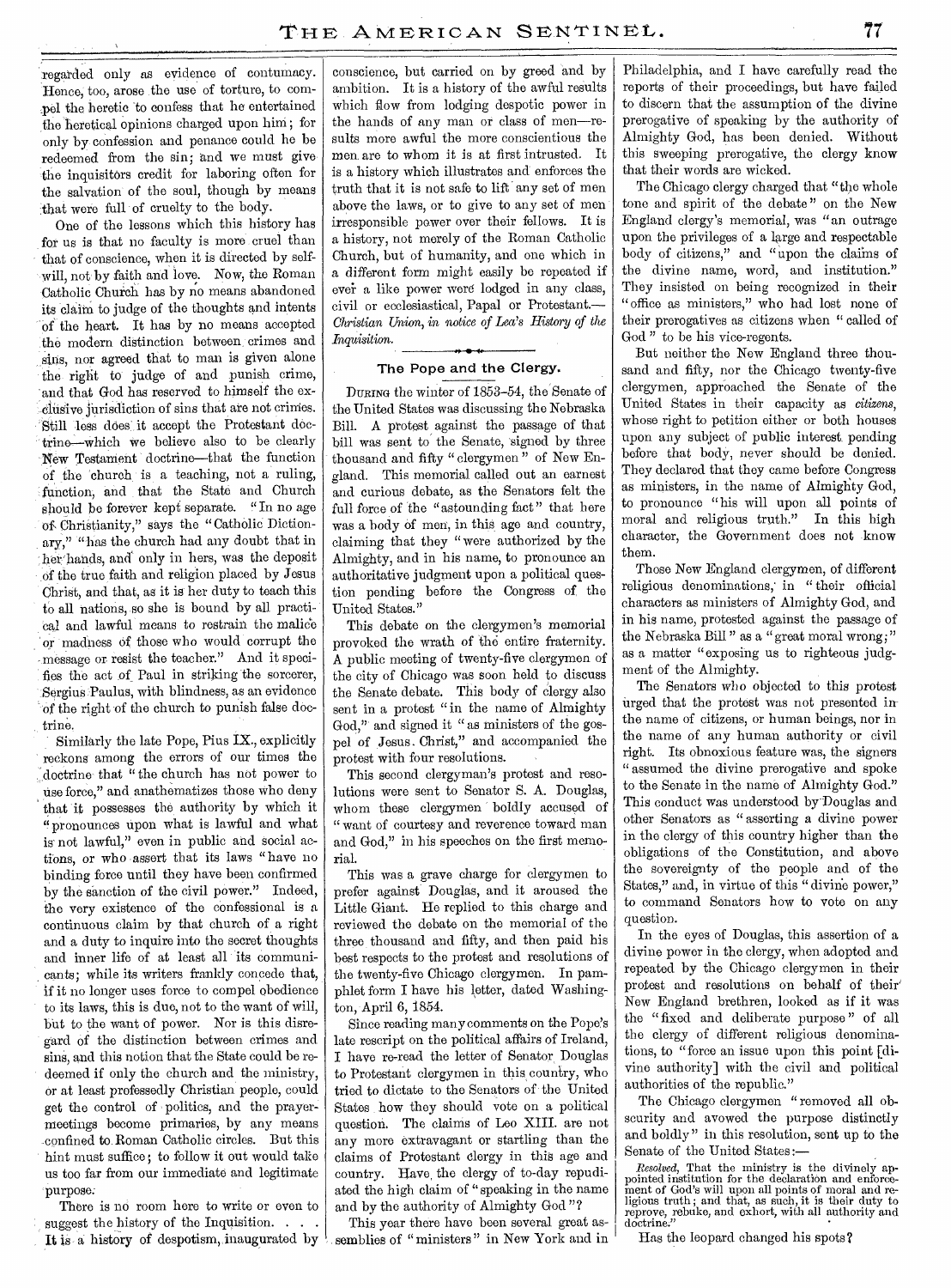Let the reader note that this bold resolution, so sweeping in its claim of authority, was adopted by a council of twenty-five Protestant clergymen of different denominatiens, assembled in Chicago in 1854. . . .

Pius IX. had then been nearly eight years on his pontifical throne, reared upon the ruins of the throne of the Cæsars. That proud, shrewd, and power-grasping old monk must have been pleased at what he also considered a daring invasion of his prerogatives, when he read this resolution of the Chicago clergymen. And their sincerity in the reality of their "divine appointment " was revealed to the astonished old man, in the sending of this resolution to the Senate of the United States.

Cardinal Manning boldly asserted in the name of the Pope: "I am the sole, last, supreme judge of what, is right and wrong." Not much bolder than the resolution of the Chicago " divines."

The Pope interferes on the "moral bearings" of the affairs in Ireland now. Our Chicago "divinely appointed ministry" asserted before the Senate of the United States that "it is our duty to recognize the moral bearings of the conflicts of political parties, and to proclaim, in reference thereunto, the principle of inspired truth and obligation." Whew I

Whenever these "divinely appointed ministers" please to "declare in the name of Almighty God," that a measure, passed by Congress, signed by the President, interpreted and sanctioned as constitutional by the Supreme Court, is, in their judgment, "immoral and unrighteous," those who obey Congress expose themselves to the wrath of the Almighty. If this is not equal, in haughty arrogance, to any assumption of the divine prerogative ever uttered by any Pope of Rome, I know not how to distinguish between the pretensions of these divine functionaries.

What say the present "ministry"? As an organized, "divinely appointed" body, those clergymen spoke "in the name of Almighty God," to the constituted authorities of this young, free nation! Thirty-four years have passed away since Senator Douglas informed the clergy that " your claims for the supremacy of this divinely appointed institution are subversive of the fundamental principles upon which our whole republican system rests." This clerical presumption makes its existence known in various ways, even in these days. As a "divinely appointed institution," even this present year, it will propose to apply the test of inspired truth to each of the political contests, " and presume, in the name of God, "to exhort and rebuke with all authority."

With Douglas, I say: "I cannot, shall not, recognize in your divinely-appointed institution, the power either of prophecy or of revelation."

Douglas wrote his reply to the protest and resolutibn of the Chicago clergymen, in April, 1854. I can well remember his canvass of 1856, seeking the Democratic nomination for President. How much his bold repudiation of the arrogant claims of the " divinely appointed institution of the ministry," as the one only competent tribunal to both "declare and enforce God's will on all points of faith and morals," had to do with the fierce opposition which Douglas had to endure until his death, June, 1861, cannot be estimated. The clergymen never forgave the man who questioned their assumption of the " divine prerogative of the Almighty God."

Senator Mason, of Virginia, in the debate on the New England Memorial, said that when men came before Congress as vice-regents of the Almighty, they came "as a class unknown to the Government—a class whom the Government does not mean to know in any, form or shape."

Both Douglas and Mason have joined the "silent majority," but their earnest, outspoken warnings remain on the national records for the instruction of other "constituted authorities." The " Government does not mean to know" any class of men as the "viceregents of the Almighty." Has the " Government" changed its intentions?

The other day, after the laying of the cornerstone of the great Papal university, with a great parade, in Washington, Mr. James Gibbons, not as a citizen, but as a prime minister of the Pope of Rome, decked out in gorgeous robes of red, as cardinal, head of the church in the United States, went to the White House to introduce his obedient servants, the bishops, to the President. After this service was performed, so great was the crowd, and so strong the desire to behold a live cardinal, that the said Gibbons was forced to hold a kind of informal reception in the famous east' room.

Senator Butler, of South Carolina, was right when he, in that public debate, charged those clergymen with assuming "to be the foremen of the jury which is to pronounce the verdict and judgment of God upon earth." He saw their true disposition, their best-liked avocation, when he said they " would convert the lamb into the lion, going about in the form of agitators seeking whom they might devour," hiding in their dark or red robes of hypocrisy.

The Government cannot afford to know these men claiming to exercise the divine prerogative in any form or in any shape: Various are the forms or shapes of this "arrogant and insatiable priestcraft."—James *S. Bell, in Christian Leader.* 

AMERICA is a country where politics is brought to the attention of every man, but Americans know less about public affairs than almost any other nation. The English read all the debates in Parliament, and carefully study all questions. They know all their Ministers by name, and feel almost personally acquainted with the leaders in the House of Commons. Every four years the American is aroused' by the excitement of the 'presidential campaign, but daring the intervening period he pays little attention to public affairs, and leaves all questions to the politicians.

In England the papers contain extensive

accounts of all the proceedings of Parliament, while in this country the reports of the actions of Congress are condensed, and in many papers are banished to the supplements, while base-ball and divorces are described in every detail. We do not study sufficiently the questions of the day, and are not sufficiently cognizant of the actions of our Representa-<br>tives. How many Americans can name How many Americans can name twenty-five United States Senators, with the States they represent? How many know, by name, the Cabinet officers, or the Justices of the Supreme Court? We like to hurrah for someone during the campaign, but we do not sufficiently weigh the question as to whom we shall hurrah *fon—America.* 

#### The Sentinel and the Woman's Christian Temperance Union.

THE following letter is from a thoroughgoing National Reformer. We willingly give it space.

EDITORS AMERICAN SENTINEL : Your last month's article, under the head of " The AMERI-CAN SENTINEL and the Woman's Christian Temperance Union," and signed "A. T. J.," will bear criticism; and I hope you will permit a friend of the Woman's Union to write a word in their defense.

1. Your assertion that the W. C. T. U. is in favor of using the civil power to compel people to favor or to practice Christian temperance, or to compel people to conform to the principles of temperance, is unfair because it is untrue. No temperance society known to the writer is " in favor of using the civil power to compel anybody either to favor or to practice," temperance. Yet all agree that no license should be granted to sell liquor to common drinkers. But there is a vast difference between "compelling people to favor or practice temperance" and compelling men to desist from selling poison to people who wish to poison themselves.

3. You err when you say that "Christian principle knows no power but the power of God as manifested in the gospel of the Lord Jesus Christ." This is a grave error. is a divine power in law as well as in the gos-<br>pel. God is the Author of both. "The powpel. God is the Author of both. "The powers that be are ordained of God." That means *civil* powers. "There is no power but of God." This, too, includes *civil* power. " He beareth not the sword in vain." This means the *civil*  men ; and he who " resisteth the power resisteth the ordinance of God." If civil government has not the power to pass civil law to prohibit the liquor traffic, then it bears the sword in vain. "The law was made for manstealers." This means *civil* law. And there is power as well as majesty in law, because all righteous law is from God, the source of all power. And " rulers," *civil* rulers, legislators, governments, " are not a terror to good works, but to the evil." The SENTINEL knows very well what kind of works, whether good or evil, are perpetrated by saloonists. The women are worthy of commendation, not of censure, for endeavoring to bring the power of *civil* law to bear against saloons. Your charge againstthe W. C. T. U. is unjust. All temperance prohibitionists wish the power of law to be brought to bear against the ruinous traffic.

And why should not Christian women, as well as Christian men, desire civil prohibition? Why are you so "decidedly opposed " to such *"political aspirations* of the Woman's Christian Temperance Union"?

That I may not occupy too much of your space, what I wish to say further in defense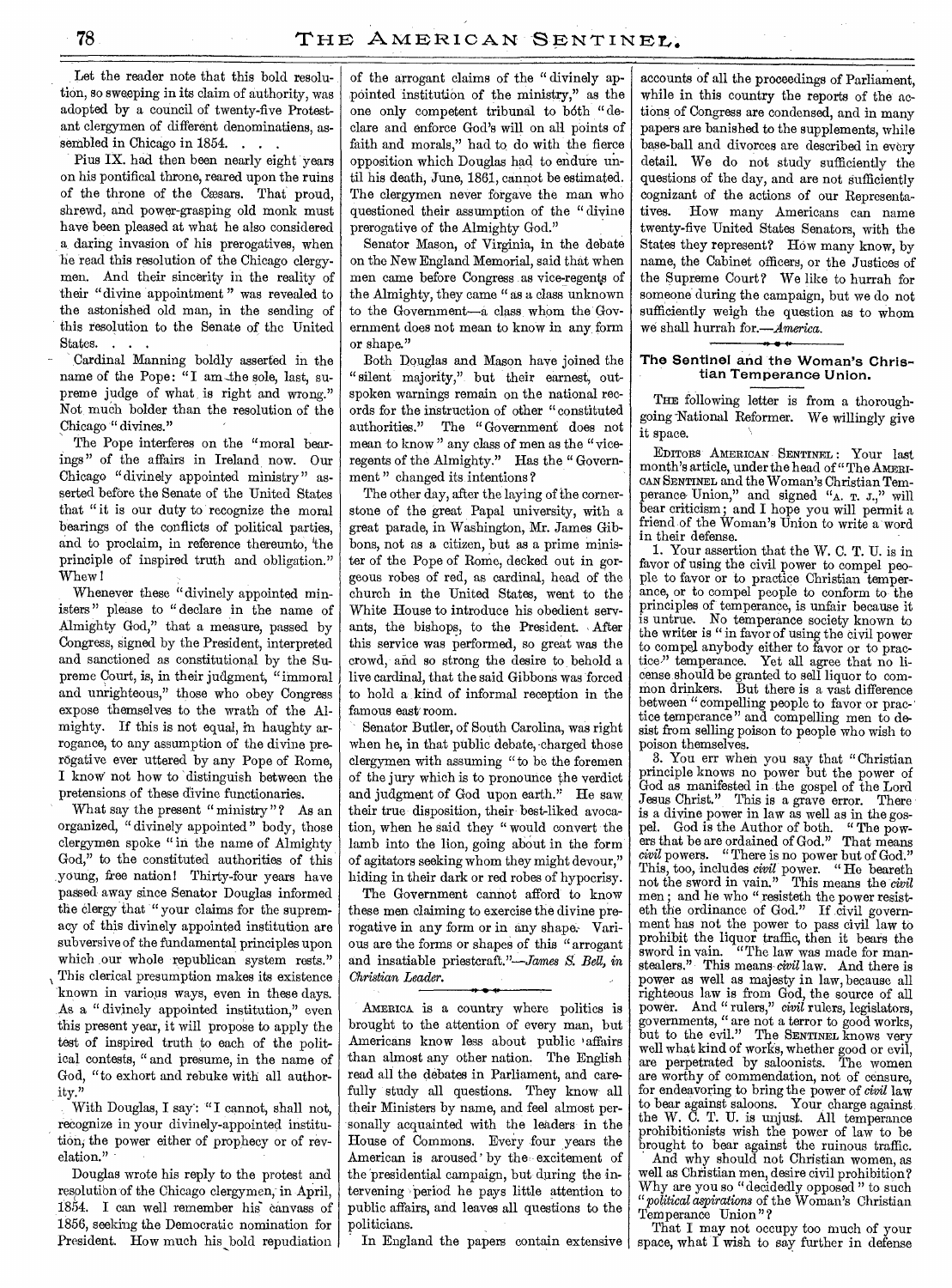Of the women must be deferred until your next number. N. R. JOHNSTON.

-Mr. Johnston's denial on behalf of the Woman's Christian Temperance Union will not answer. It is not sound. The National Woman's Christian Temperance Union Convention of 1887 declared "Christ and his law to be the supreme authority in National as in individual life," and in other places it is added, "to whose laws all human laws should conform." Human laws are made to be enforced; if not enforced they are a nullity. If therefore the law of Christ is of supreme authority in National life, and human laws are to conform to it, then the enforcement of such Jamis can be nothing else than to compel men to practice Christian duties, whether of temperance or any other. Our assertion is only the-logic of the Woman's Christian Temperance Union premises. It is therefore neither unfair nor untrue.

We know full well that "the powers that be are ordained of God;" we also know that though they are ordained of God, they are not or dained to exercise any authority in things which pertain to God. The *civil* powers are ordained only to the exercise of power in *civil*  things, and not at all in moral or religious things.

" Christian women as well as Christian men "  $s_{bound}$ <sup>u</sup> desire civil prohibition;" but it is essentially *religious* prohibition that is desired by both the W. C. T. U. and the Prohibition party, and not the religious' prohibition of the liquor traffic alone, but the religious pro-4fibition of things that are not irreligious nor even uncivil. `And that is why we are "so 'decidedly opposed'"to the *political* aspirations of the W.: C. T. U., and the *religious* aspirations of the Prohibition party. A. T. J.

#### **• 4.**  Sound Sentiments.

THE following preamble and resolutions were sent to us by the organizations named. They have our hearty endorsement:—

WHEREAS, The Board of Education of the city of Boston has recently discarded a textbook from use in the public schools of the city, through the influence of a Roman Catholic priest, because the said' text-book contains a historical statement with reference to the abuses of the Papal church at the time of the rise of Protestantism in Europe.

(The book is Swinton's "Outlines of the World's History," a standard text-book, and ' the objectionable language used by the author is as follows :—

"There was complaint of many practical abuses of the church, and at the claims of the Popes to interfere in the affairs df nations ; and there was also a growing feeling among many, that not a few of the doctrines which were believed, and of the ceremonies, which were practiced, in church were contrary to Scripture.

"It was in this state of affairs that there arose a dispute, trivial, indeed, in its nature, but which kindled a flame that quickly<br>spread over most of Western Europe. When spread over most of Western Europe. Leo X. came to the Papal chair, he found the treasury of the church exhausted, by the am-<br>bitious projects of his predecessors. He bitious projects of his predecessors. therefore had recourse to every means which ingenuity could devise for recruiting his exhausted finances, and among these he adopted an extensive sale of indulgences, which in former ages had been a source of large profits to the church. The Dominican friars, having obtained the monopoly of the sale in Germany, employed as their agent Tetzel, one of their own order, who carried on the traffic in a manner that was very offensive, and especially so to the Augustinian friars.")

' And for this historical fact, stated in the mildest language possible, this text-book is excluded from the free schools of Boston, the honorable Board of Education bowing in meek submission to the arbitrary mandate of this hierarchy; therefore,

*Resolved,* By Camp 22 of the Patriotic Order• Sons of America, of Leadville, Colorado, that we *do most earnestly protest* against this arbitrary ecclesiastical interference with the literature of the free schools of our land.

At this rate it is but reasonable to expect the next scene in the drama will be the expulsion of "Froude's History of England" as a text-book in our common schools, because the author states the truth respecting the bloody persecution of the Roman Catholics by the Church of England at the time of the execution of Mary Stuart by the rapacious Protestant, Queen Elizabeth,

Or, through the influence of some religious fanatic, some standard History of the United States will be discarded from use in our public schools, because the author records the abuses and prejudices of the early Puritans in their bitter persecutions of other denominations in New England; and in condemning to death poor old innocent women supposed to be possessed of witchcraft.

In passing this resolution of censure it is with no malice to the Catholic Church ; but we would raise our voice equally strong against the interference of any Protestant Church in the dictation of the literature of the free schools of our common country.

Had this ecclesiastical edict have been prescribed for any parochial school, it would have been none of our business. But that such an outrage should have been perpetrated upon the public schools of the very city where the first battles were fought to free the American Colonies from British tyranny, beneath the shadow of Bunker Hill and old Faneuil Hall, the "cradle of American liberty," the city where once lived the Adamses, Franklin, Parker, and Wendell Phillips, it is enough to make these illustrious patriots return from the tomb and with sepulchral voices rebuke the pusillanimous cowards who compose the Board of Education in the so-called "Athens of America."

*Resolved,* That a copy of these expressions of our sentiments be forwarded to the Board of Education of Boston, and for publication in the *Boston Herald* and the AMERICAN SENTINEL.

Respectfully submitted, T. H. BAKER,

W. H. VAN BUREN,  $\{ Com.$ A. C. WILSON,

These resolutions were unanimously adopted by Camp 22, at their session July 16, 1888.

W. W. COBLE, Pres.<br>W. M. VAN BUREN, Rec. Sec.

And I certify that these resolutions were unanimously indorsed by Camps 5 and 13, at their session July 18 and 21, respectively. WILLIAM P. HAYHURST, *District Pres.* 

#### Bound Volumes of the Pacific Health Journal.

VOLUMES 1 and 2 of the *Pacific HealtleJournal,* from June, 1885, to November, 1887, inclusive, have been bound up in *one* neat volume, leather back and corners, cloth sides. It contains over 400 large octavo pages of very useful and instructive reading. Every family should possess a copy of this book. Price, post-paid, \$2.25. Address, *Pacific Health Journal and Temperance Advocate*, Oakland, Cal.

#### The American Sentinel. -

THE demand for extra copies of the July, August, and September AMERICAN SENTINEL is so great that we have had to print a second edition of those three numbers.

The July SENTINEL contains: "A Sensible Letter," "The Entering Wedge," "The Church and State, Bill," " The Presbyterian Cardinal," " Religion in Japan," "A Word of Warning," "Woman Suffrage,"

etc. The August number contains : " A Calm View of National Reform," "Rome's Influence," "The National Reform Vice-Presidency," " Russia and Religion," "Let There Be No Alliance with Rome," "That Sunday Commandment," "National Reform in the South," "A Congressman's Opinion," etc.

And the September issue has been pronounced the best number of them all. It contains : "The AMERICAN SENTINEL and the Woman's Christian Temperance Union," " What Constitutes a Catholic School 7" "Religious Wickedness," "The Savor of Tyranny," "Bad Institutions and Good Men," "The National Establishment of the Christian Religion," "The Political Value of Religion," " Comments on National Sunday-law Petitions," etc.

One copy of each of the above three numbers of the AMERICAN SENTINEL will be sent post-paid to any address for 10 cents. Sixty assorted back numbers of the SENTINEL (four different dates), post-paid, for \$1. One hundred back numbers, for \$1.50; or \$15 per 1,000 copies. Address, AMERICAN SENTINEL, 1059 Castro Street, Oakland, Cal.

OUR COUNTRY-THE MARVEL OF NATIONS, ITS PAST, PRESENT, AND FUTURE, AND' WHAT

THE SCRIPTURES SAY OF IT. By U. SMITH.

# AUTHOR OF "SMITH'S PARLIAMENTARY RULES," ETC., ETC.

THIS is a new and popular work on a subject of the deepest interest to all American citizens. It takes a brief but comprehensive view of our Government from a *Historical, Political, and Religious Standpoint. The Sunday question,* 

# $Modenn$  Spiritualism, and

*• National lieforrn* 

ARE PROMINENT AMONG THE TOPICS ABLY DISCUSSED IN THIS WORE. THE MARVEL OF NATIONS is a work of *300 pages.* It contains a steel plate of the author, and over forty illustrations. It is printed in clear type, and bound in cloth ; price, \$1.00. Address, AMERICAN SENTINEL, Oakland, Cal

#### PACIFIC HEALTH JOURNAL AND **TEMPERANCE ADVOCATE.**

A THIRTY-TWO PAGE MONTHLY MAGAZINE, devoted to the dissemination of true temperance principles, and instruction in the art of preserving health. It is emphatically

#### **A JOURNAL FOR THE PEOPLE,**

Containing what everybody wants to know, and is thoroughly practical. Its range of subjects is unlimited, embracing everything that in any way affects the health. Its articles being short and pointed, it is specially adapted to farmers, mechan-ics, and housekeepers, who have but little leisure for reading. It is just the journal that every family needs, and may be read with profit by all. Price, \$1.00 per year, or with the 800-page premium book—" Practical Manual of Hygiene and Temperance," containing household and cooking recipes--post-paid for \$1.40.

Address, PACIFIC PRESS, Publishers, Oakland, Cal.